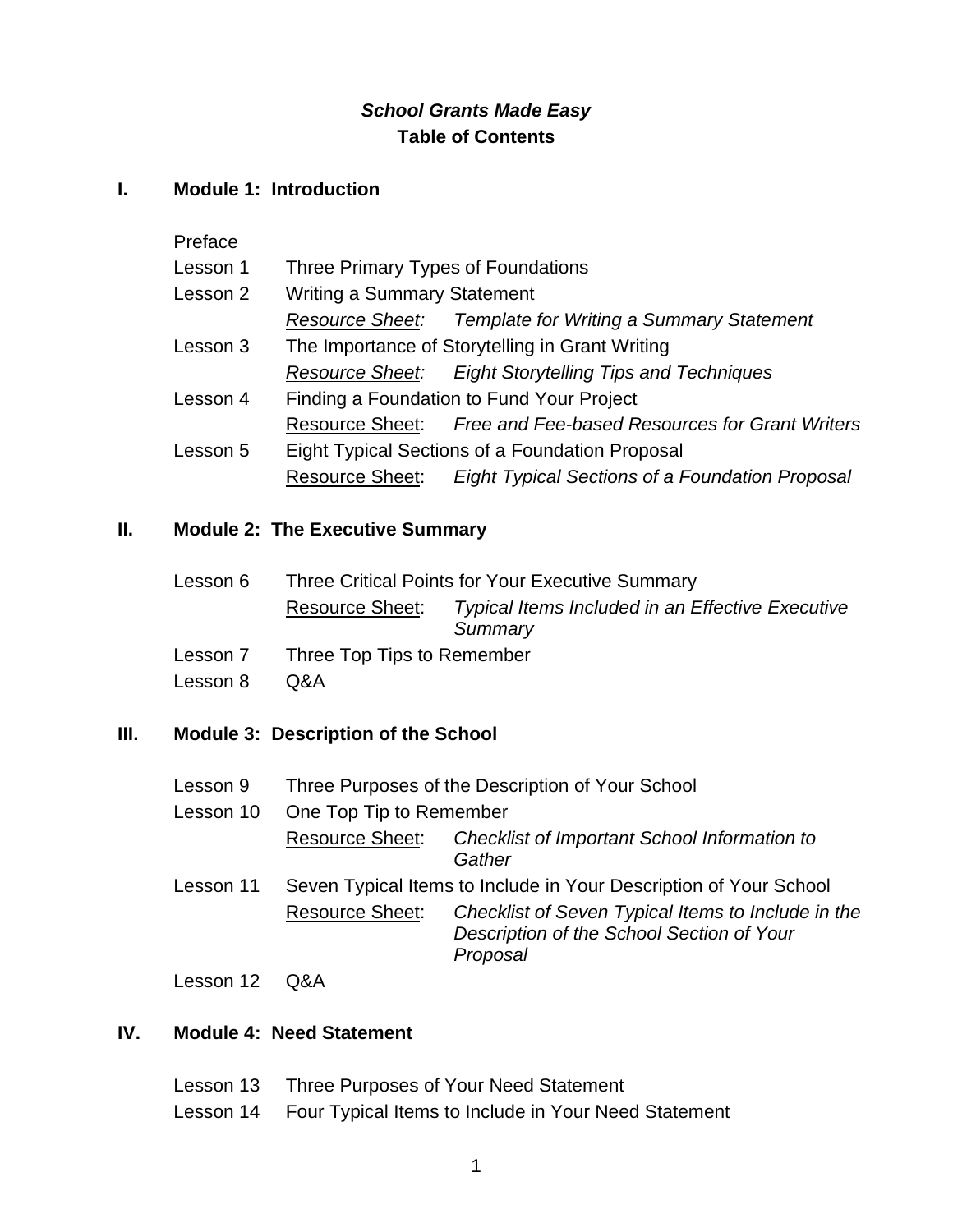|               | Lesson 15 Gathering Information and Data to Support the Need for Your Project |                                                       |
|---------------|-------------------------------------------------------------------------------|-------------------------------------------------------|
|               | Lesson 16 Three Top Tips to Remember                                          |                                                       |
| Lesson 17 Q&A |                                                                               |                                                       |
|               |                                                                               | Resource Sheet: Platforms to Save and Share Documents |

# **V. Module 5: Description of the Project**

| Lesson 18 | What the Description of Your Project Is and What It Should Include |                                                                       |
|-----------|--------------------------------------------------------------------|-----------------------------------------------------------------------|
| Lesson 19 |                                                                    | <b>Goals and Objectives for Your Project</b>                          |
|           | <b>Resource Sheet:</b>                                             | <b>SMART Objectives</b>                                               |
|           | <b>Resource Sheet:</b>                                             | Six-Step System for Writing Measurable<br>Performance Objectives      |
| Lesson 20 | Three Top Tips to Remember                                         |                                                                       |
|           | <b>Resource Sheet:</b>                                             | <b>Measuring Behavior to Evaluate Project</b><br><b>Effectiveness</b> |
| Lesson 21 | Personnel Needed to Complete Your Project                          |                                                                       |
| Lesson 22 | The Road to Project Sustainability                                 |                                                                       |
| Lesson 23 | Q&A                                                                |                                                                       |

## **VI. Module 6: Project Management Plan and Timeline**

| Lesson 24 | Does                                                                         | What Your Project Management Plan and Timeline Is and What It |
|-----------|------------------------------------------------------------------------------|---------------------------------------------------------------|
| Lesson 25 | Six Typical Items to Include in Your Project Management Plan and<br>Timeline |                                                               |
| Lesson 26 | Two Top Tips to Remember                                                     |                                                               |
|           | <b>Resource Sheet:</b>                                                       | <b>Project Management Plan and Timeline</b>                   |
|           | <b>Resource Sheet:</b>                                                       | <b>Timeline of Project Activities</b>                         |
|           | <b>Resource Sheet:</b>                                                       | <b>Flow Diagram and Project Timeline</b>                      |
| Lesson 27 | Q&A                                                                          |                                                               |

# **VII. Module 7: Evaluation of the Project**

| Lesson 28 The Big Question Project Evaluation Answers |  |  |
|-------------------------------------------------------|--|--|
| Lesson 29 Three Top Tips to Remember                  |  |  |
| Lesson 30 Two Types of Data to Collect                |  |  |
| Lesson 31 Two Times to Collect Data                   |  |  |
| Lesson 32 Three Ways to Collect Data                  |  |  |
| Resource Sheet: Online Survey Tools                   |  |  |
| Lesson 33 Internal vs. External Evaluator             |  |  |